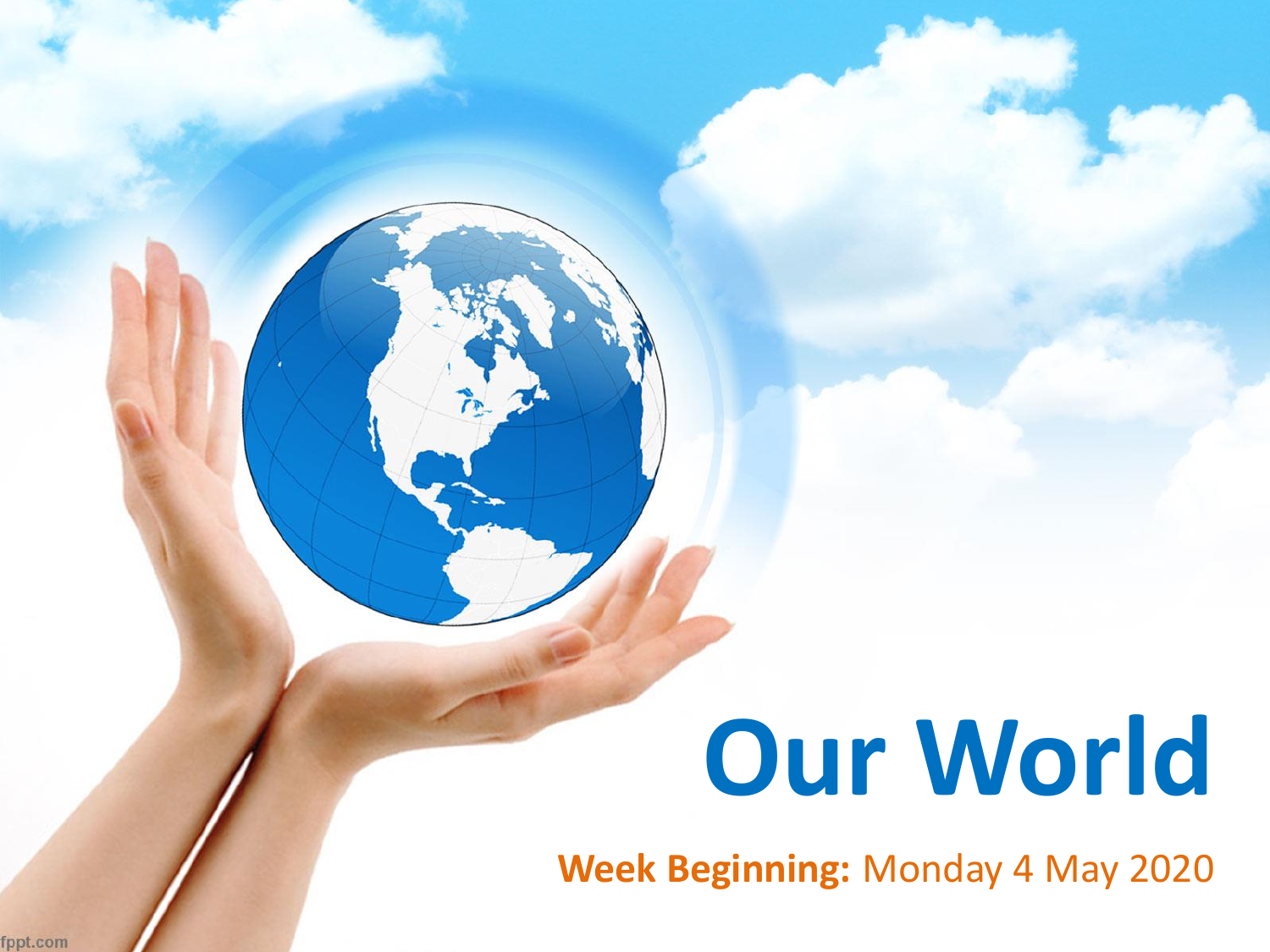#### **This Week in Our World…**

This week the focus of **'Our World'** is the 100th birthday of Captain – now Honorary Colonel – Tom Moore.

Colonel Tom captured the nation's interest in April when he decided to walk 100 lengths of his garden leading up to his 100<sup>th</sup> birthday. He then captured our hearts....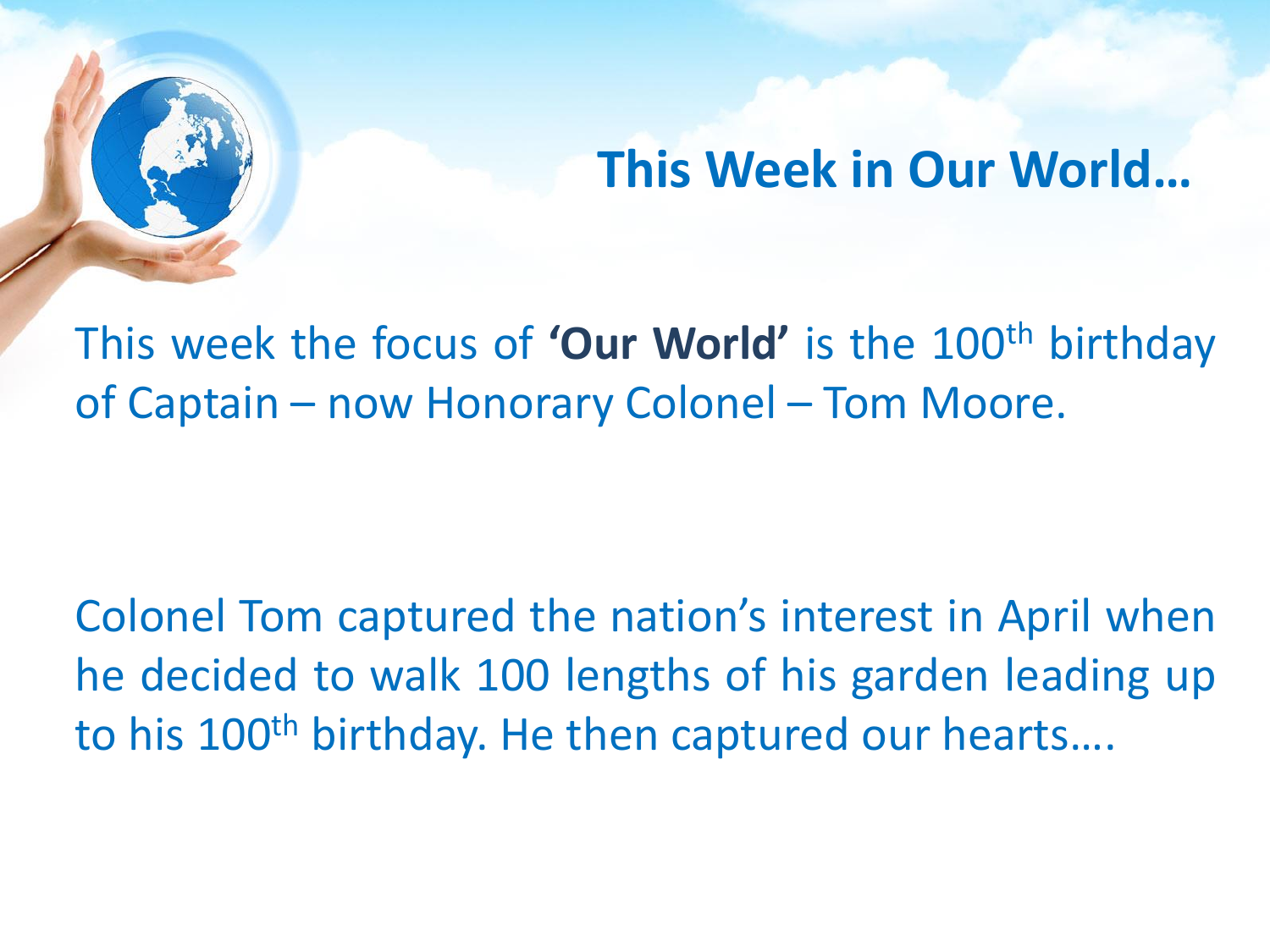

## **What's the background?**

Tom Moore was born in Keighley, in what was then the West Riding of Yorkshire, on 30 April 1920. He attended the town's grammar school before completing an apprenticeship in civil engineering.

Captain Tom joined the army at the beginning of World War Two, serving in India and Myanmar, then known as Burma. After the war he became an instructor at the Armoured Fighting Vehicle School in Bovington, Dorset.

He lived in Kent before moving to Bedfordshire to be with his youngest daughter Hannah Ingram-Moore and her family in 2007.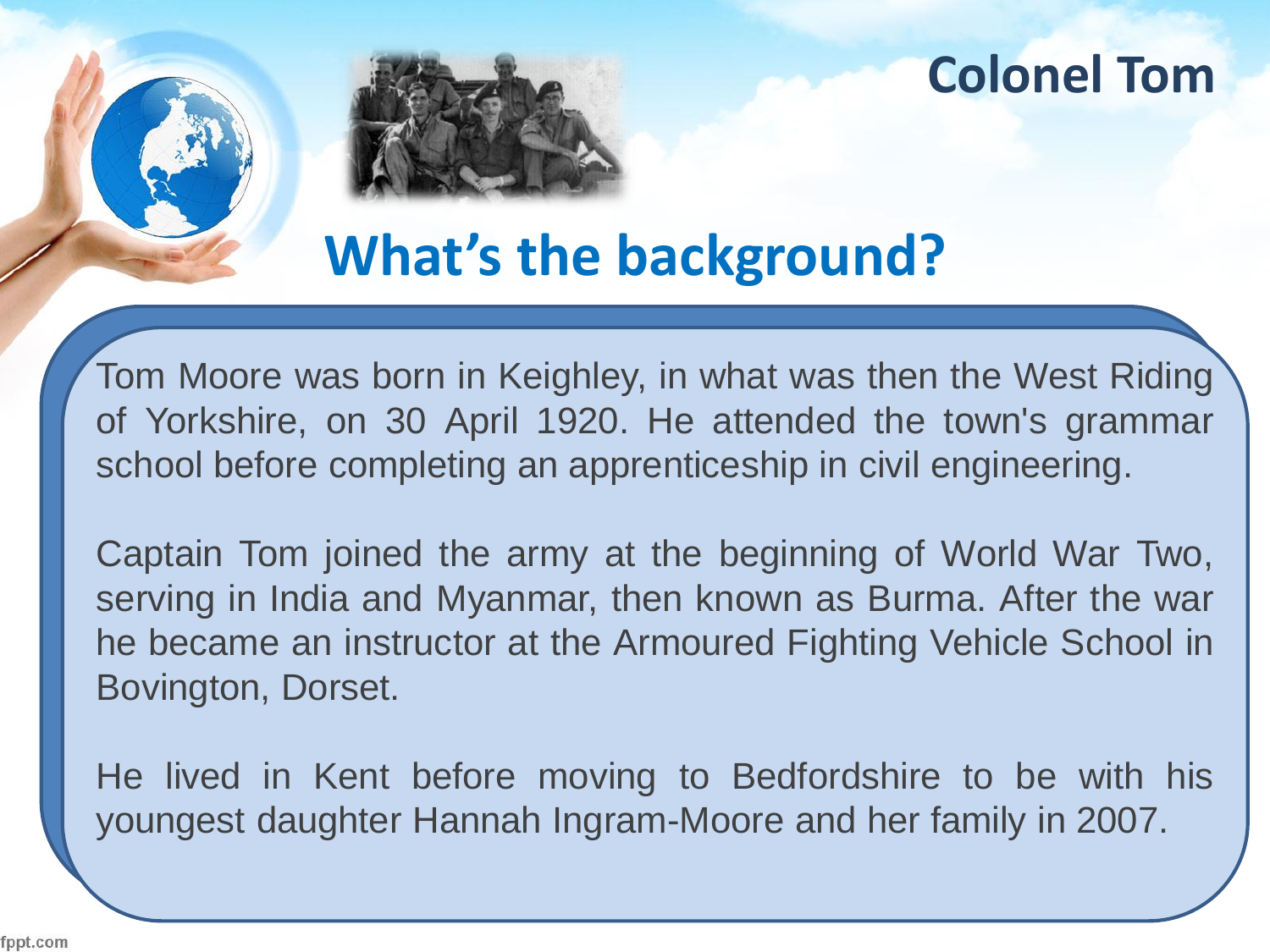

# **Raising Money for NHS**

Ahead of his 100th birthday celebration, war veteran Colonel Tom set himself the challenge of walking 100 laps of his garden to help raise money for the NHS.

Colonel Tom originally aimed to raise £1000 but quickly passed his target to reach over a staggering £33 million for the NHS!

His challenge has raised awareness all over the world and has led to many others setting their own similar challenges!

Colonel Tom has also lifted the spirits of many during difficult circumstances.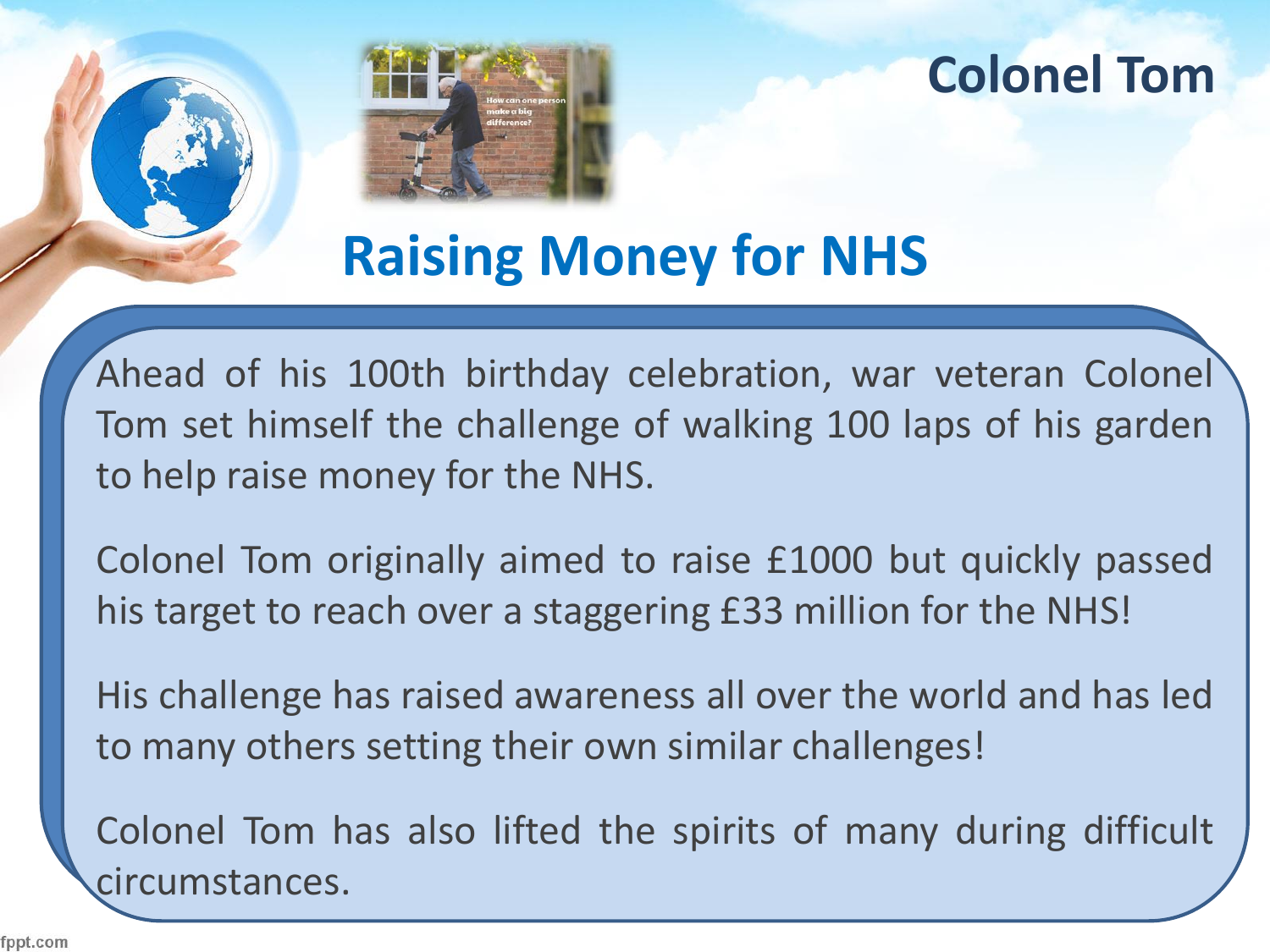

**Special Birthday**

The war veteran was made an Honorary Colonel on his birthday and was awarded special medals in recognition of his amazing achievements. Head of the Army, General Sir Mark Carleton-Smith, called Colonel Tom "An inspirational role model".

His birthday was also marked with an RAF flypast by a Spitfire and Hurricane from the RAF Battle of Britain Memorial Flight which made three passes of his house. He also received birthday greetings from the Queen and Prime Minister.

With celebrations under way, Colonel Tom said everyone who donated was "magnificent" as the fund reached £30m on Thursday morning.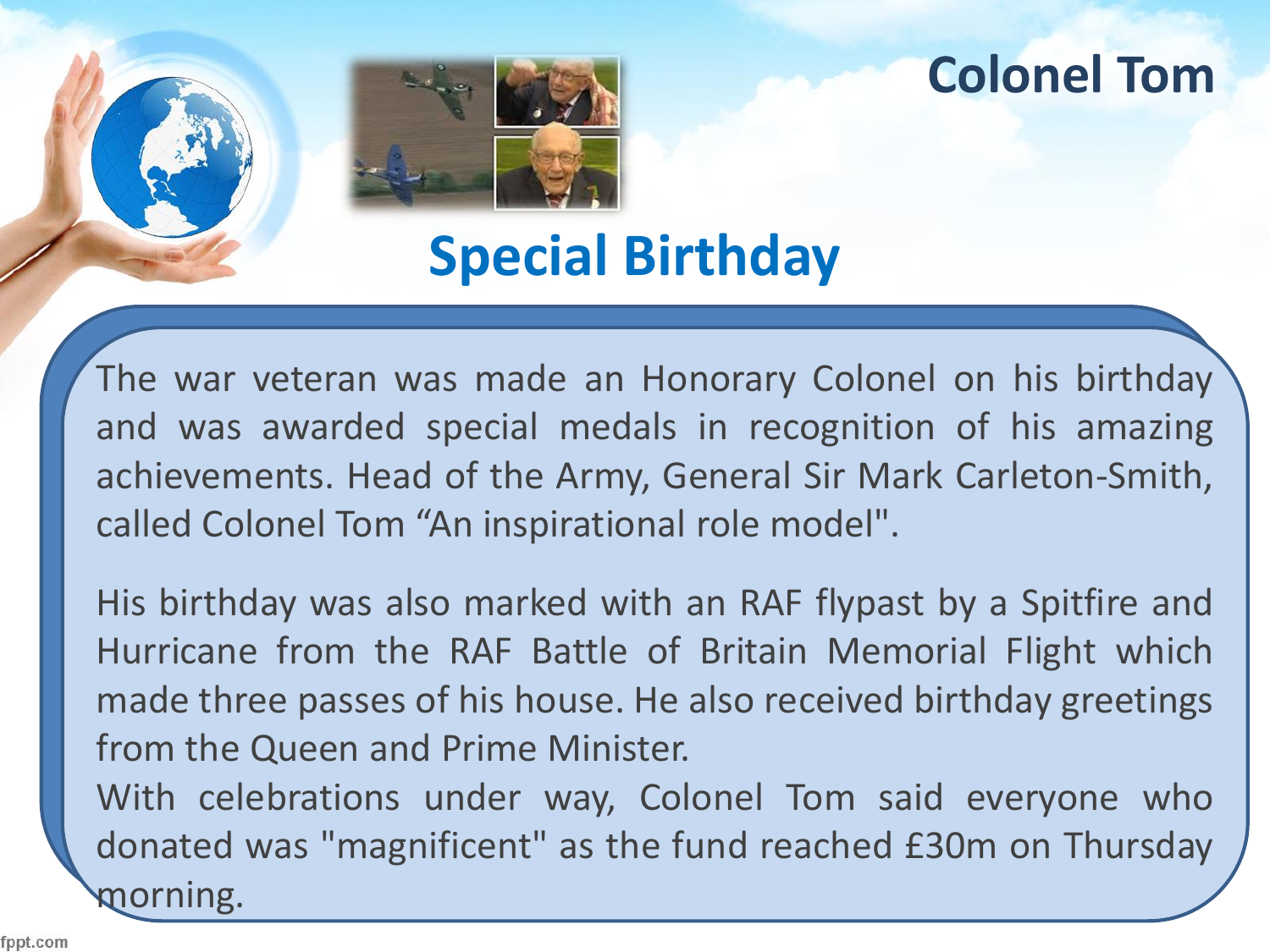

# **Birthday Cards**

Colonel Tom also received more than 150,000 birthday cards, sent via a special post box with his own post code!

His grandson Benjie, who is 16, said: "The volume of cards that have been sent to Granddad is just astonishing."

"So many of the cards are truly heartfelt with thousands from young children who have taken the time to use their artistic talent and write a personal message."

And some of the senders include Duke and Duchess of Cambridge, Dame Kelly Holmes and England football captain Harry Kane.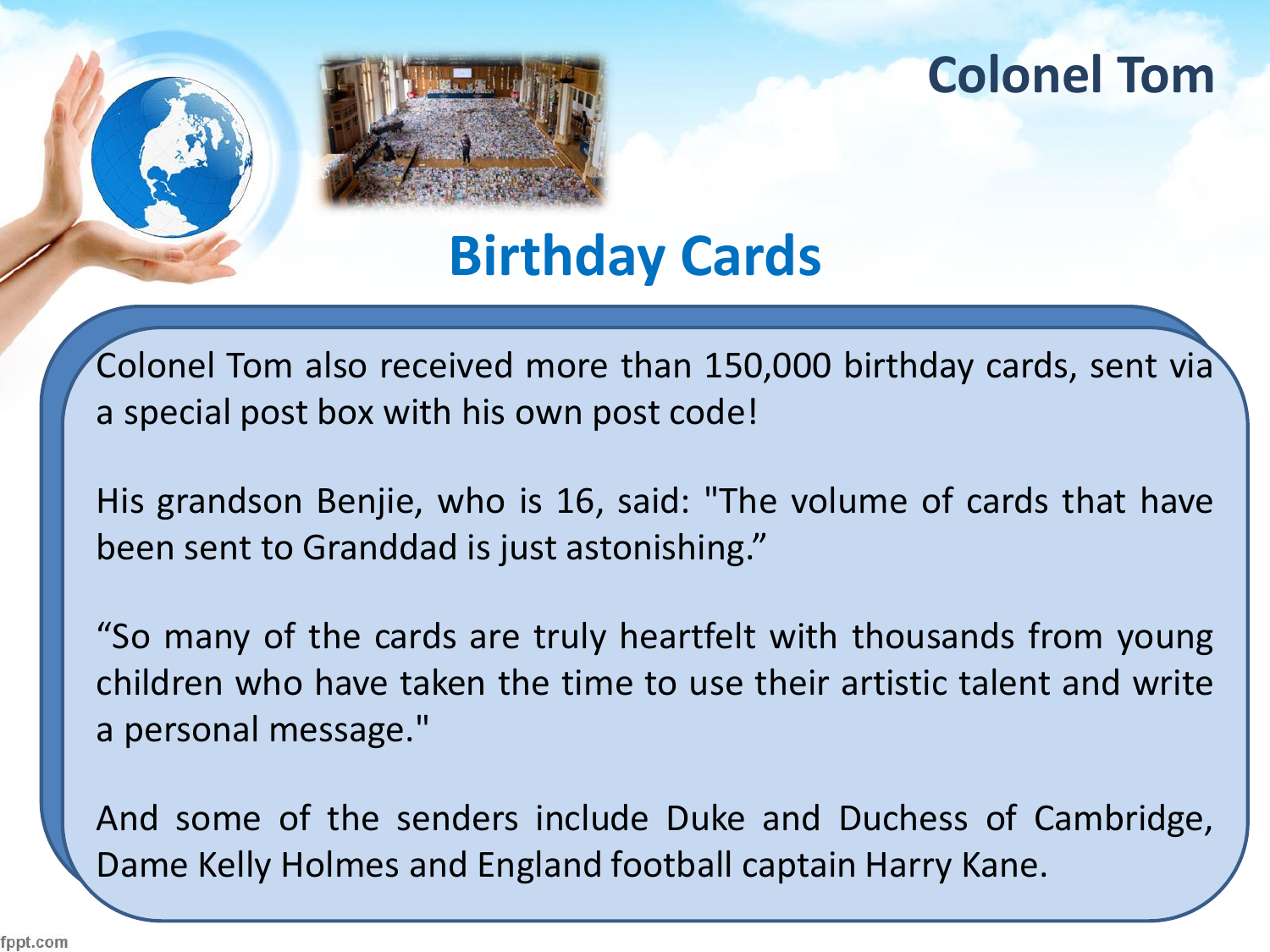### **Vocabulary Focus**



### **Staggering (adjective)** Something astonishing or deeply shocking